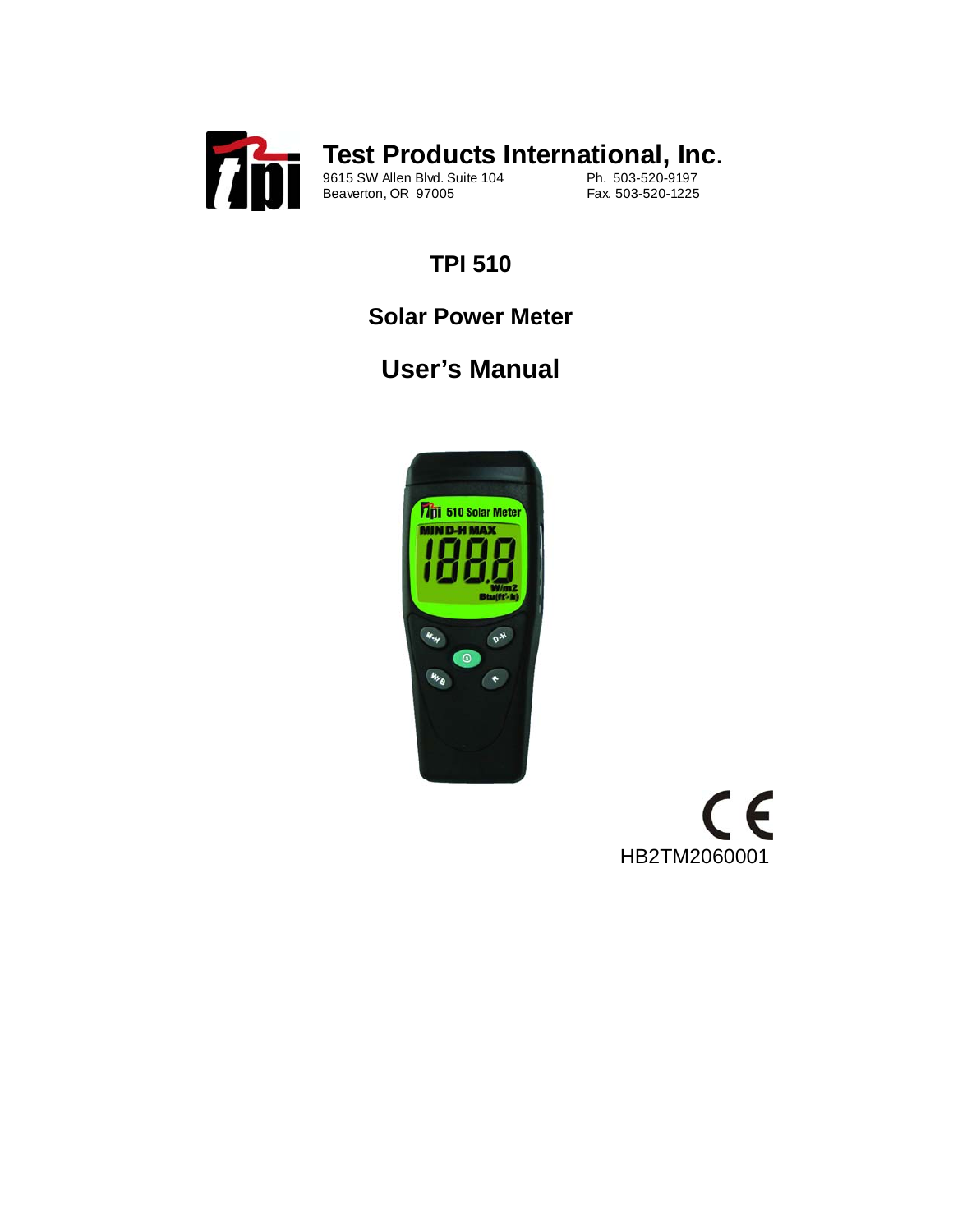### **CONTENTS**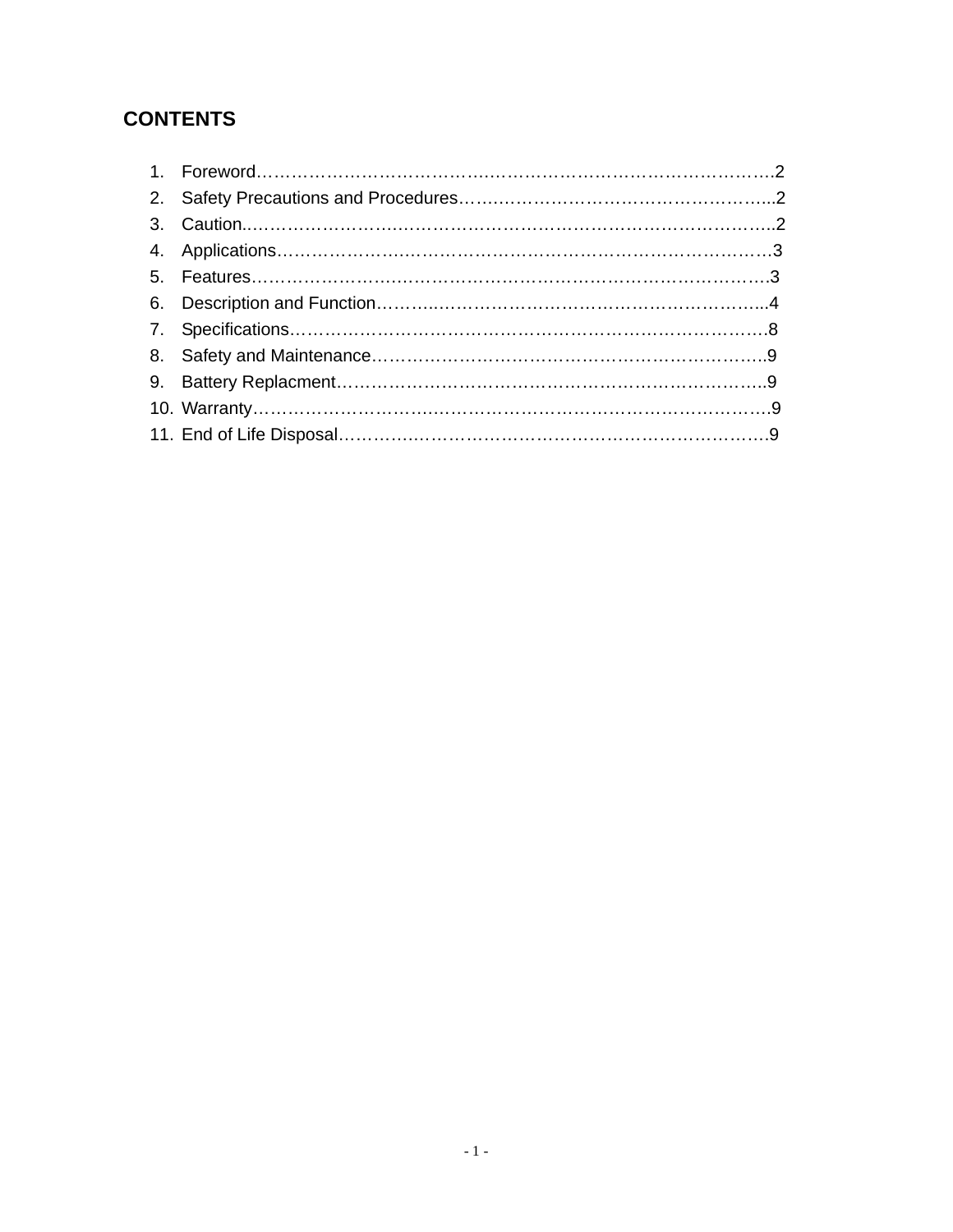## **1. FOREWORD**

Thank you for purchasing TPI brand products. The TPI Solar Meter is state of the art and easy to use. It is designed to measure solar power in W/m<sup>2</sup> or BTU  $(\text{ft}^{2*}h)$ .

### **2. SAFETY PRECAUTIONS AND PROCEDURES**

This instrument conforms with safety Standard EN 61010-1 related to electronic measuring instruments.

For your own safety and to avoid damaging the instrument follow the procedures described in this instruction manual and read carefully all notes

preceded by this symbol  $\sqrt{2}$ .



**CAUTION** 

For your own safety and to avoid damaging the instrument follow the procedures described in this instruction manual

and read carefully all notes preceded by this symbol  $\sqrt{2}$ .

When taking measurements:

 Avoid performing measurements in humid or wet places and in areas where explosive gas, combustible gas, steam or excessive dust is present.

## **3. CAUTION:**

■ CAUTION - refer to the instruction manual - improper use may damage the instrument or its components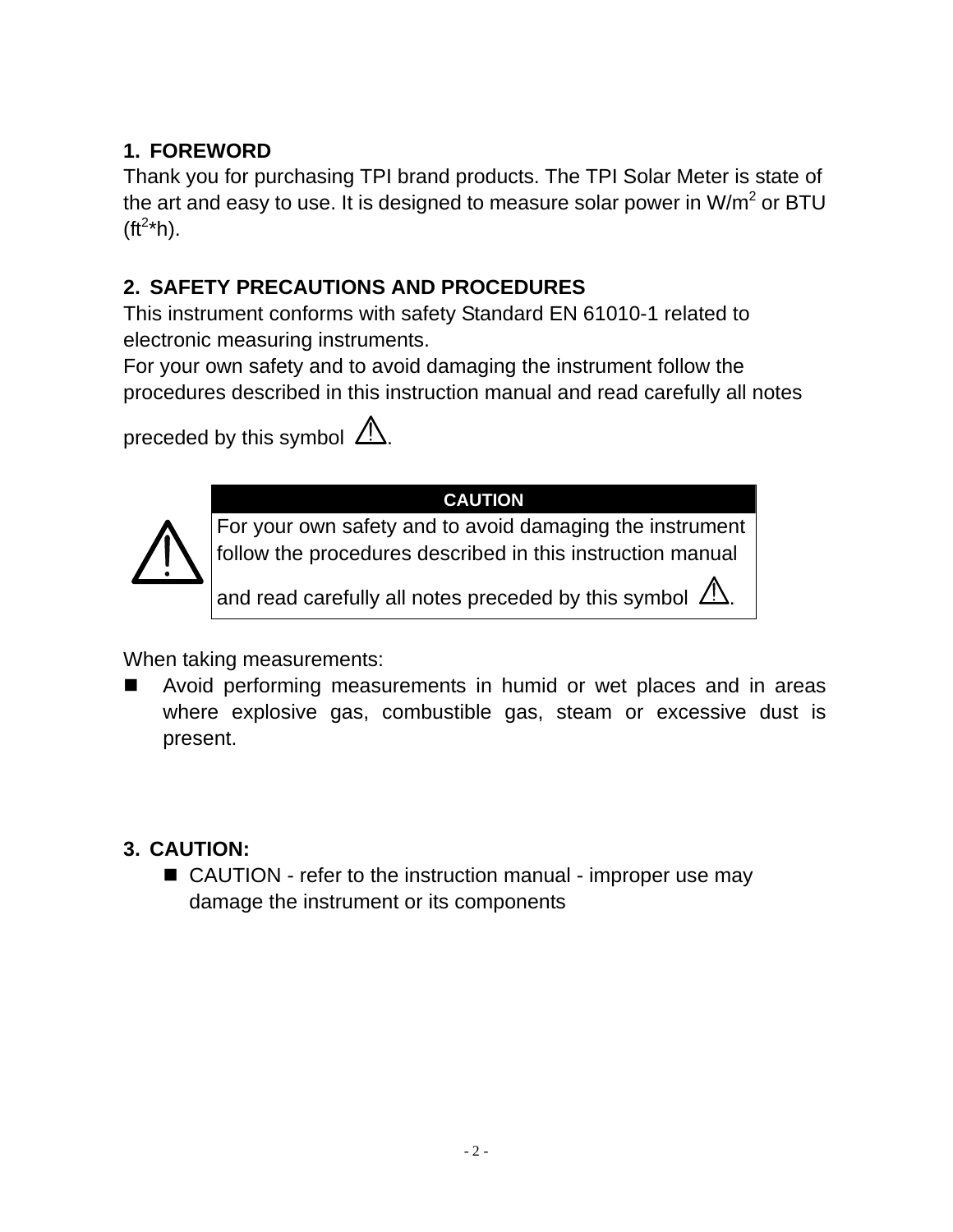#### **4. APPLICATIONS**

- Suitable for measuring the effectiveness of solar film.
- Solar radiation measurement.
- Car windows light intensity measurement.
- $\blacksquare$  Optimal incident angle for solar panels.
- Measurement of the sun's transmission through transparent and film glass

#### **5. FEATURES**

- Convenient, no need to adjust, data displayed clearly.
- Measurable light sources, including all visible light.
- Overload display "OL" when measurement is out of range.
- Select either W/m2 or BTU / (ft2\*h) units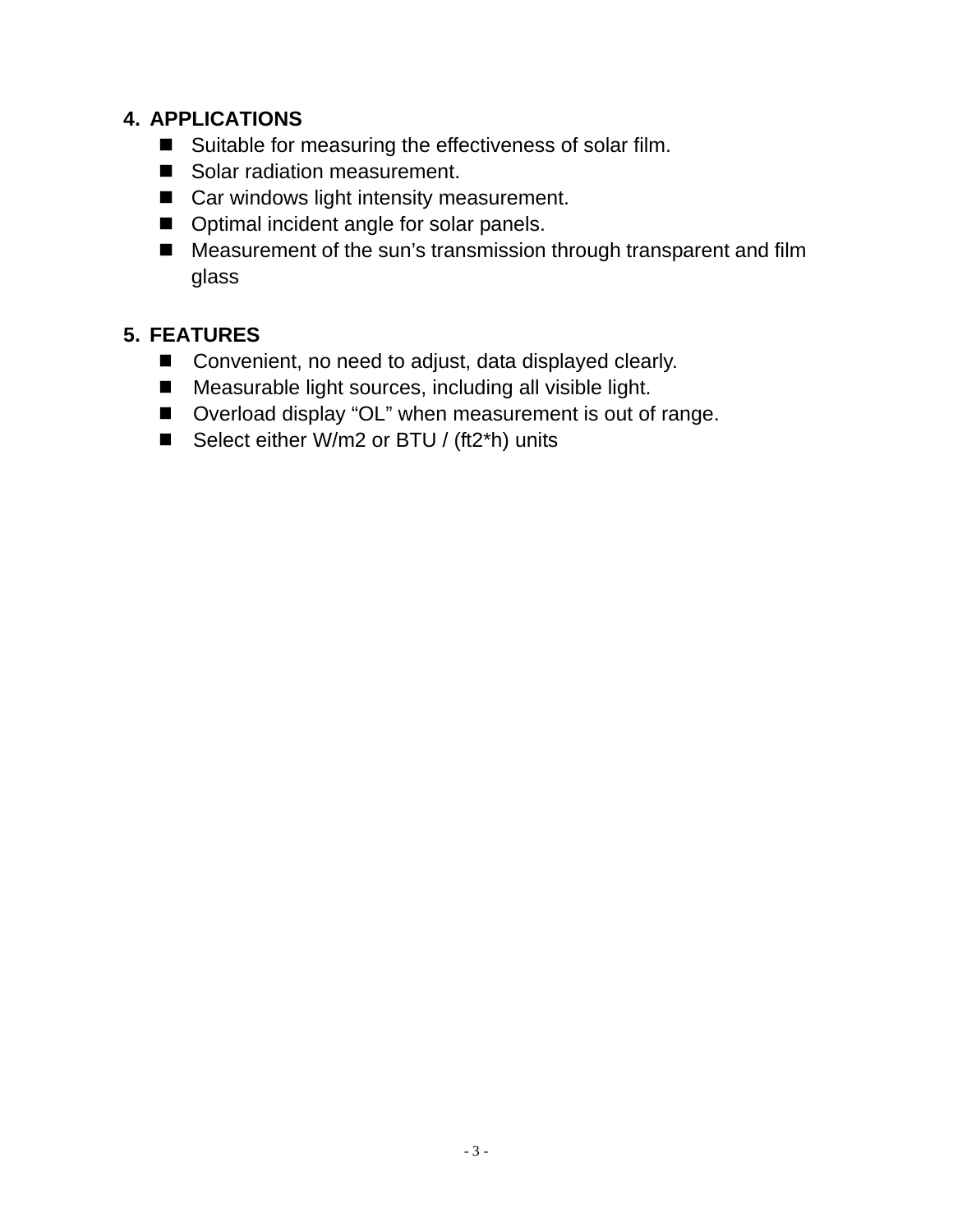#### **6. DESCRIPTION AND FUNCTION**

#### **6.1. LCD DISPLAY:**



#### **6.2. BUTTONS:**

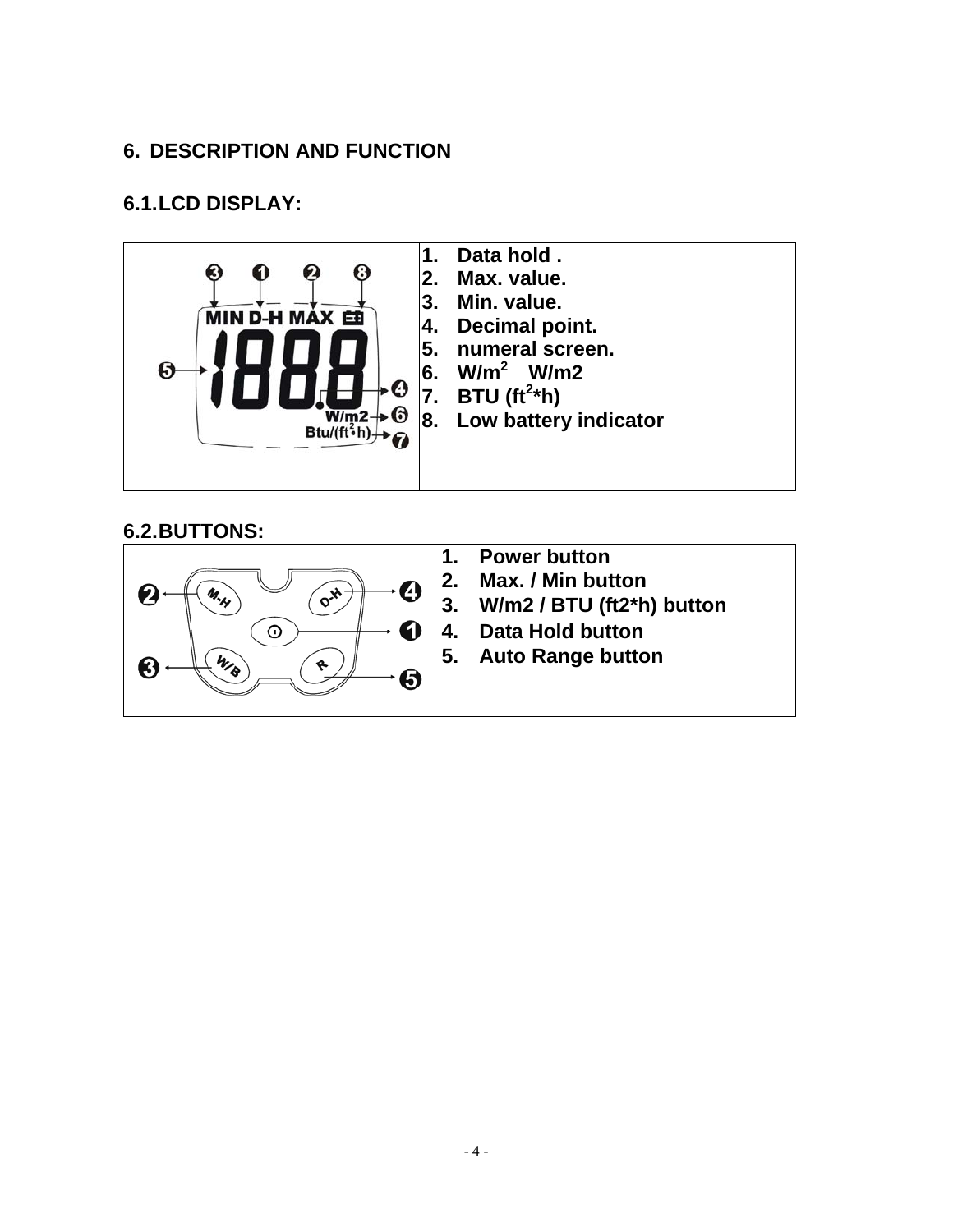# 6.2.1. Power button  $\circledcirc$

- **Press the "**  $\circledcirc$  **" button to turn the power on.**
- **Press the "**  $\circledcirc$  " button again to turn the power OFF and the meter will go into sleep mode.

#### **6.2.2. Max. and Min button:**

- Press the "  $\left(\frac{M_{\nu}}{N}\right)$  " button to display the max. or min. reading.
- **Press and hold the "**  $\left(\frac{m}{2}\right)$  " button for 1 second to read the max. value. Press the button one more time to read the min. value.
- **Press and hold the "**  $\left(\frac{m}{2}\right)$  " button for more than 1 second, and max. and min. mode turns off and the 510 returns to normal operation.
- When the "  $\left(\frac{\phi_{\lambda}}{\lambda}\right)$  " button is active, the "  $\left(\frac{\phi_{\lambda}}{\lambda}\right)$ " button is disabled.

# 6.2.3. BTU (ft2\*h) / W/m<sup>2</sup> button  $\circlearrowright$  :

Press the " $\circledcirc$ " button to turn power on. The screen displays BTU (ft<sup>2\*</sup>h). Press the " w button to switch from BTU (ft<sup>2\*</sup>h) to W/m<sup>2</sup>. Pressing the button again returns the unit to BTU.

# **6.2.4 Data hold button**  $\begin{pmatrix} \circ^{\mathbf{x}} \\ \circ^{\mathbf{x}} \end{pmatrix}$

Press the "  $($ <sub>o</sub><sup>\*</sup>) " button to go into hold mode, and " **D-H** " appears on the screen and the data on the display is frozen. Press this button once again to deactivate data hold and return to normal operation.

# **6.2.5 Auto Range button**

The  $\leftarrow$  " button allows the range to be changed from 199.9 to 1999 and back again. If a measurement is being made and "OL" is displayed, press the button  $\mathbb{C}$  to switch to the higher range.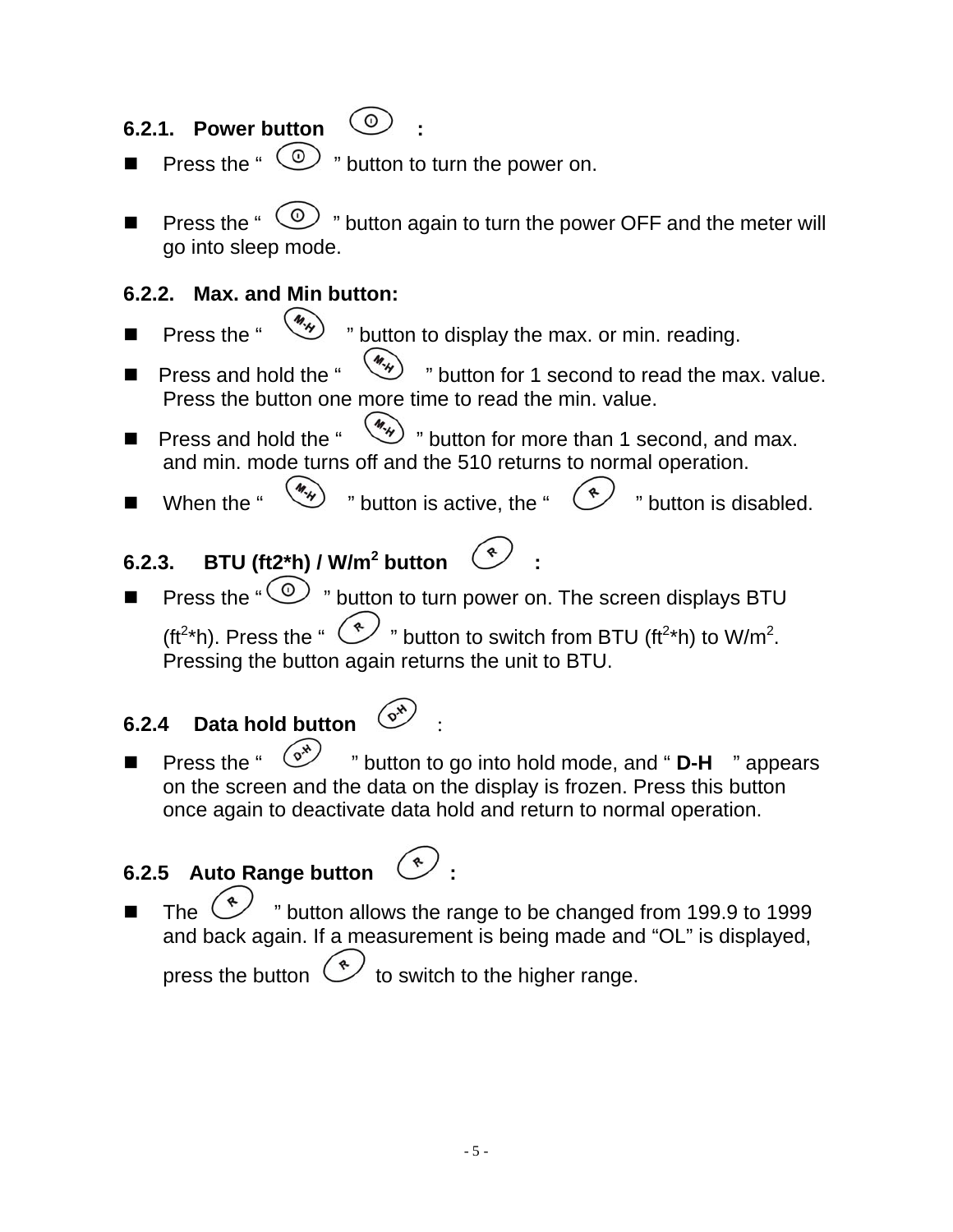#### **6.3. TEST PROCEDURE**

- Measuring your car headlights:
- Turn the car headlights on. Turn on the 510 solar meter, and "00.0" appears on the screen. Put the 510 down close to the headlights. Switch between high beam and low beam, and the light intensity values appear on the display. Test both the right and left headlights and write the values down for reference. (Refer to Picture 2)
- Measure the effect of solar insulation of your vehicle's windows:
- **Press the "**  $\circled{O}$  " button to turn the 510 solar meter on and "00.0" appears on the screen. Aim the 510 at the sun holding it close to a window and the intensity value appears on the display. Open the window and aim the device at the sun. Compare the value against that acquired when the window is closed to understand the efficiency of the window's solar film. (Refer to Picture 2)
- $\blacksquare$  NOTE.: When the light sensor cover is not attached "CAP" is indicated. Make sure that it is attached. If performing the zero adjustment after powering on, several digits may not disappear. In this case, perform the zero adjustment again.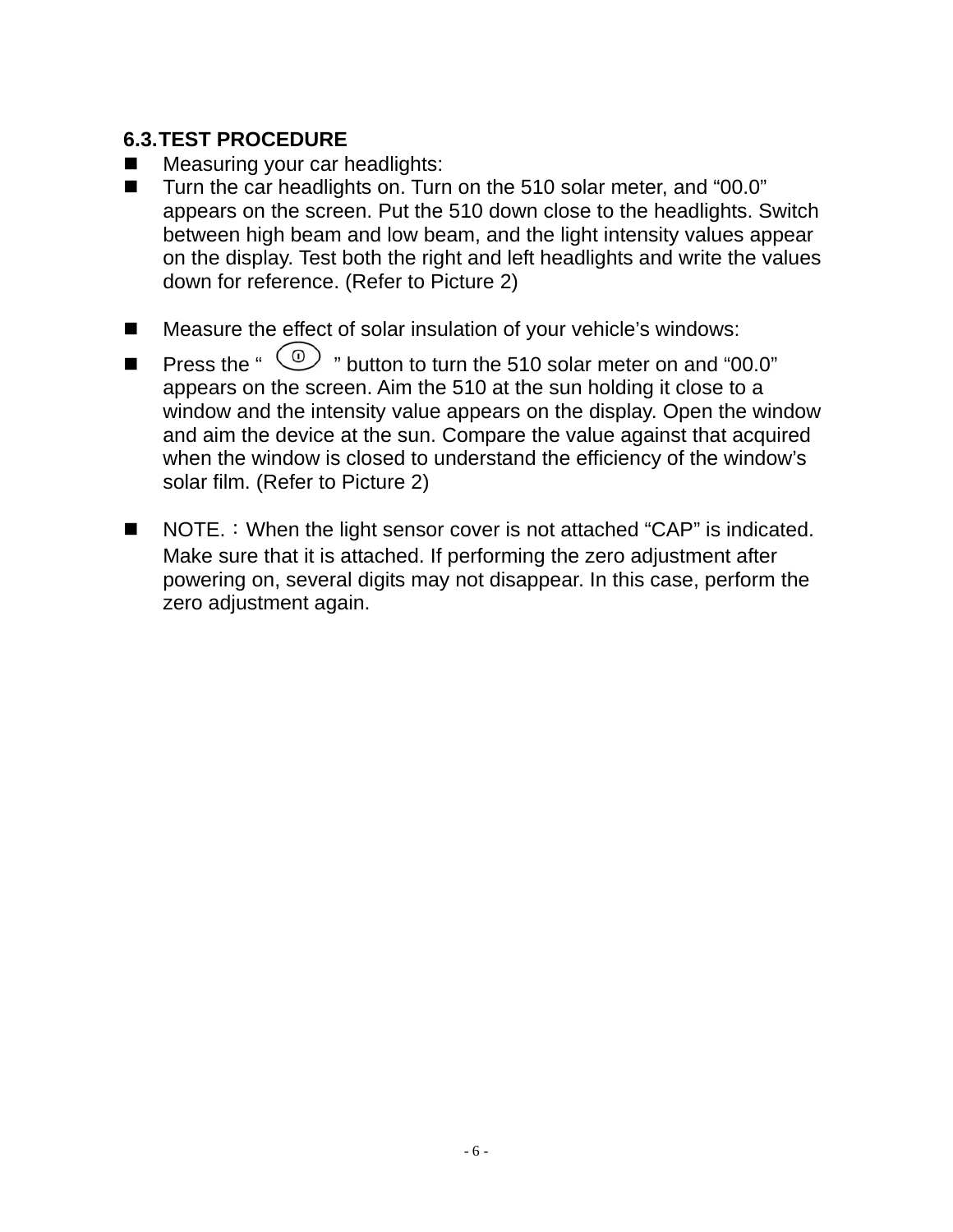Picture 2:



Picture 3



- Measure the solar insulation effect of your house's windows:
- Close the window. Press the " $\textcircled{\tiny{13}}$  " button on your 510 solar meter, and "00.0" comes up on the screen. Put the device close to the window and aim it at the sun. Compare the value against that acquired when the window is open and the device is placed at the same position, in order to understand the window's heat efficiency. (Refer to Picture 3)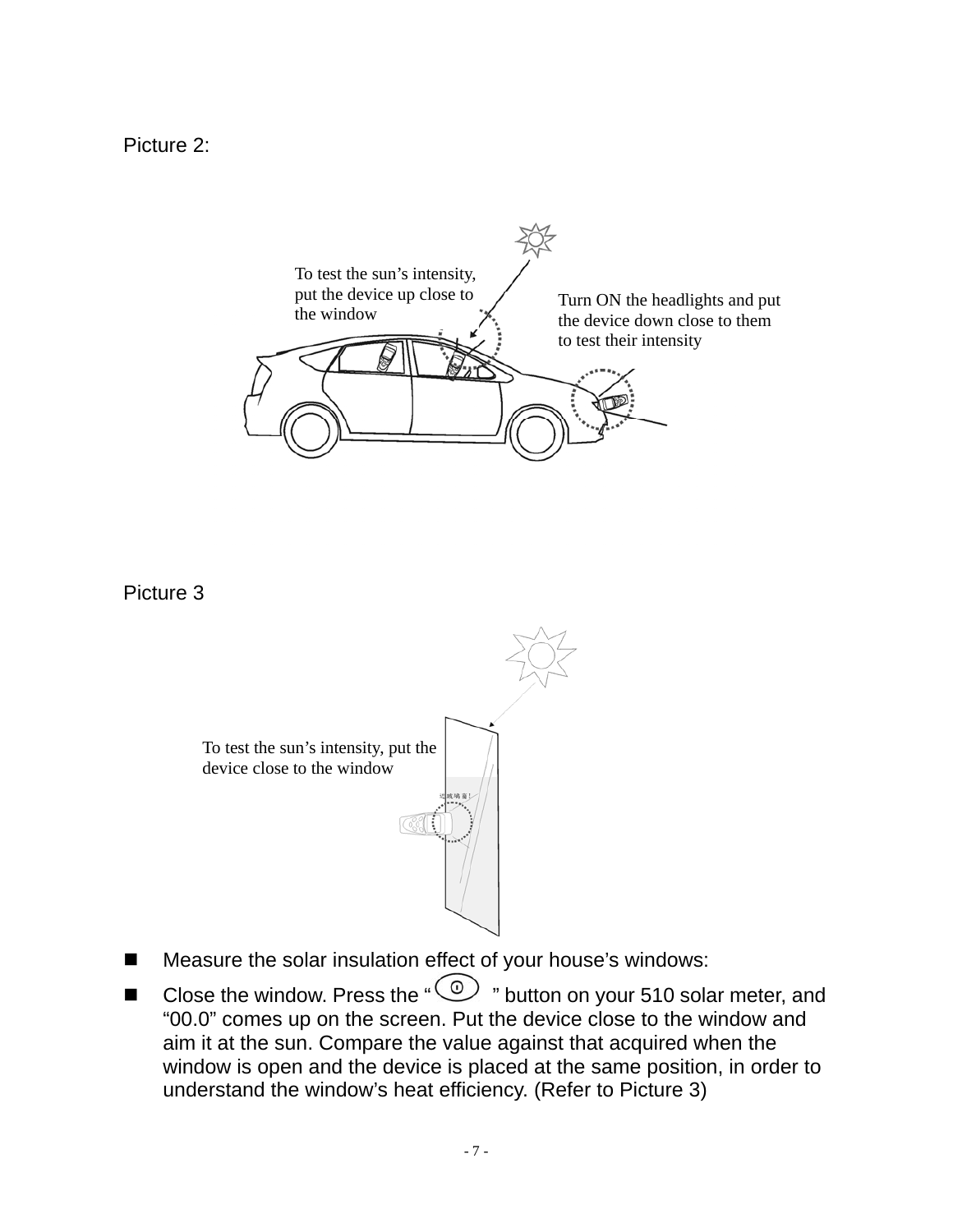#### **7. SPECIFICATIONS**

- Battery life: approx. 100 hr.
- Accuracy: typically within  $\pm$  10W/m2[ $\pm$ 3 BTU / (ft2\*h) ] or  $\pm$ 5%, whichever

is greater in sunlight; Additional temperature induced error ±0.38W/m2 /

 $\mathrm{^o}\mathrm{C}$  [ ±0.12 BTU / (ft2\*h)/  $\mathrm{^o}\mathrm{C}$ ] from 25  $\mathrm{^o}\mathrm{C}$ 

- Operating temp. & RH: 5°C~40°C, below 80%RH.
- Storage temp. & RH: -10 $\degree$ C ~60 $\degree$ C, below 70%RH.
- **DISPLAY: 3-1/2 digits LCD with maximum reading 1999.**
- Sampling Time: Approx. 0.25 second
- Resolution:  $0.1W/m2 \cdot 0.1 B T U / (ft2<sup>*</sup>h)$ .
- Over-input: Display shows" OL".
- Range: 1999W/m 2  $\cdot$  634 BTU /(ft 2  $*$  h).
- **Dimensions & weight: 132(L) x 60(W) x 38 (H)mm, approx. 150g.**
- EMC: this instrument is EMC-compliant and has undergone compatibility tests according to EN61326 (1997) + A1 (1998) + A2 (2001).

#### **ACCESSORIES**

- User manual.
- $\blacksquare$  9V battery(NEDA 1604 IEC 6F 22 JIS 006P)\*1
- **E** carrying case.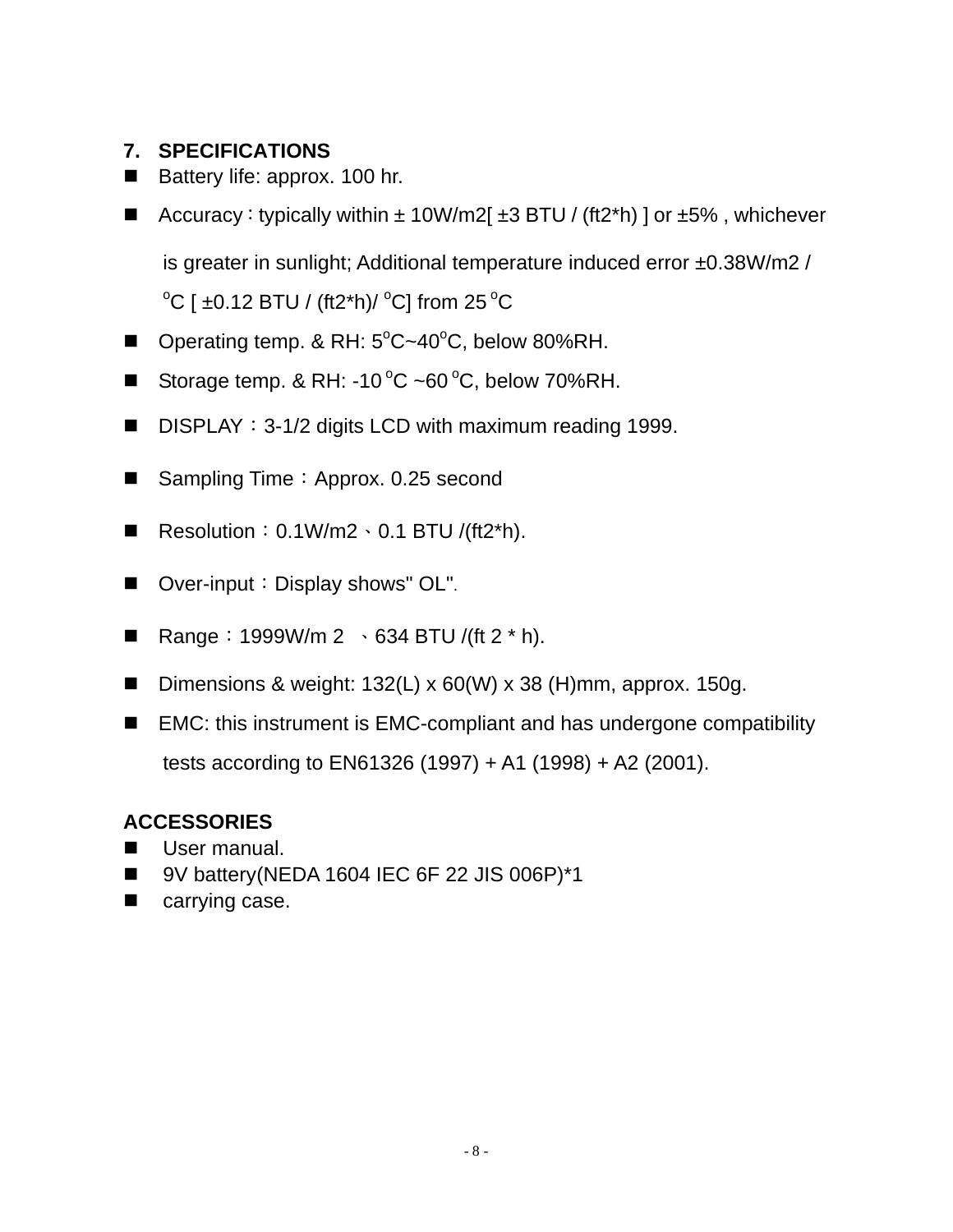#### **8. SAFETY AND MAINTENANCE**

- Operating altitude: below 2,000m.
- Operating environment: for indoor use, exposure to pollution level II.
- This is a precision device. Observe use and storage specifications to prevent possible damage.
- Do not store this device in direct sunlight or where it is hot and/or damp.
- Remember to turn the power off after use. For long term storage, remove the battery to prevent the battery from leaking and causing damage to the parts inside.
- Clean the device with a dry soft cloth.

## **9. BATTERY REPLACEMENT**

When the  $\sqrt{2+1}$  symbol is displayed the battery is in need of replacement.

■ Unscrew the battery cover and remove the battery. Insert a new battery of the same type (9V NEDA1604, JIS006P, IEC6F22) observing the proper polarity, re-screw the battery cover and reposition the protective holster.

#### **10. WARRANTY**

Your TPI instrument is guaranteed free from defects in materials and workmanship for 1 year from the date of purchase. This guarantee does not affect your statuary rights. For additional information please refer to the included warranty card.

## **11. END OF LIFE**



Caution: this symbol indicates that equipment and its accessories shall be subject to a separate collection and correct disposal